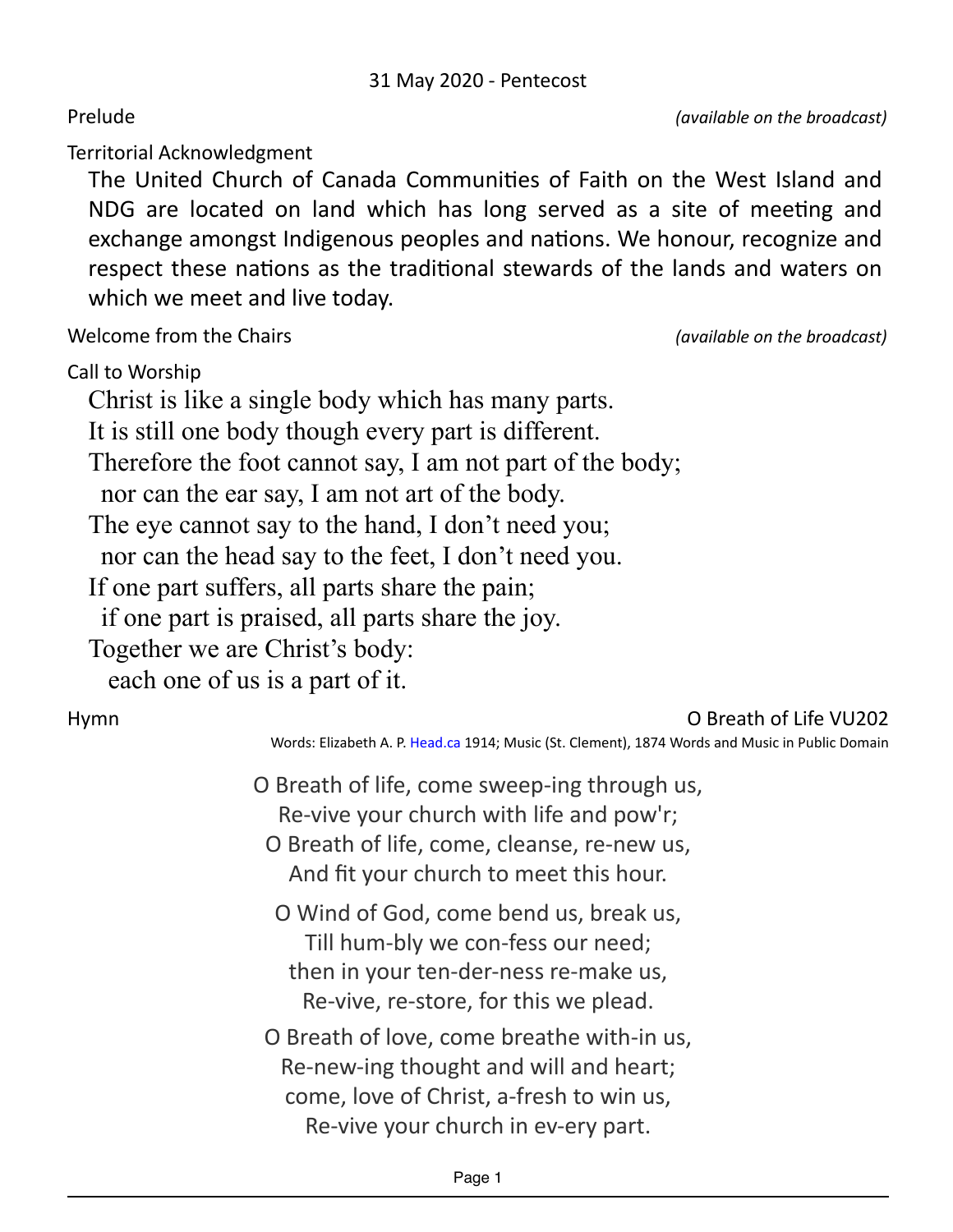**Opening Prayer** *by Wild Goose Resource Group from A Wee Worship Book 5th Incarnation* © 2015 by Wild Goose Resource Group Gracious God, if we came to your house, we would find the door open, because there are no closing hours for the hospitality of heaven. If we came to your house, we would hear many accents, ours just one among them, for there is no favoured nation in the commonwealth of heaven. If we came to your house, we would see many people who never thought they would be allowed in, had entrance been by merit rather than by your gracious invitation. So as we gather in Jesus' name, let the characteristics you cherish become evident in all we do and share together. Gather into one the glorious assortments of unlikes which is your true church. Reveal within our communities what we must do, what we must hear, and who we are to welcome if we are to know Jesus among us. God give us the grace to surrender our presumptions as to what we should be or do; and then amend our lives until we become the people you intend. John 20.19-23 Musical Reflection *Musical* Reflection *(available on the broadcast)* Sermon **A** Pandemic Pentecost (available on the broadcast) Musical Reflection *Musical* Reflection *Musical* Reflection **Offering Time** We acknowledge the gifts the we have received in our lives, especially those we love, those who have taught us, the earth and all its goodness. life and its abundance. God continues to bless us and makes us a blessing to others. Offertory *CHEREFORY (available on the broadcast)* Prayers of the People Before we leave this sacred time, a prayer for our own healing, the healing of bodies which are sick, or hearts that are weary, or minds that are confused, or imaginations that are overactive, or memories that are menacing. God, in your mercy, hear our prayer. Before we leave this time, a prayer for our own deepening in faith, hope, and love, in our lives as communities of believers, in our own walk with God. God, in your mercy, hear our prayer.

Page 2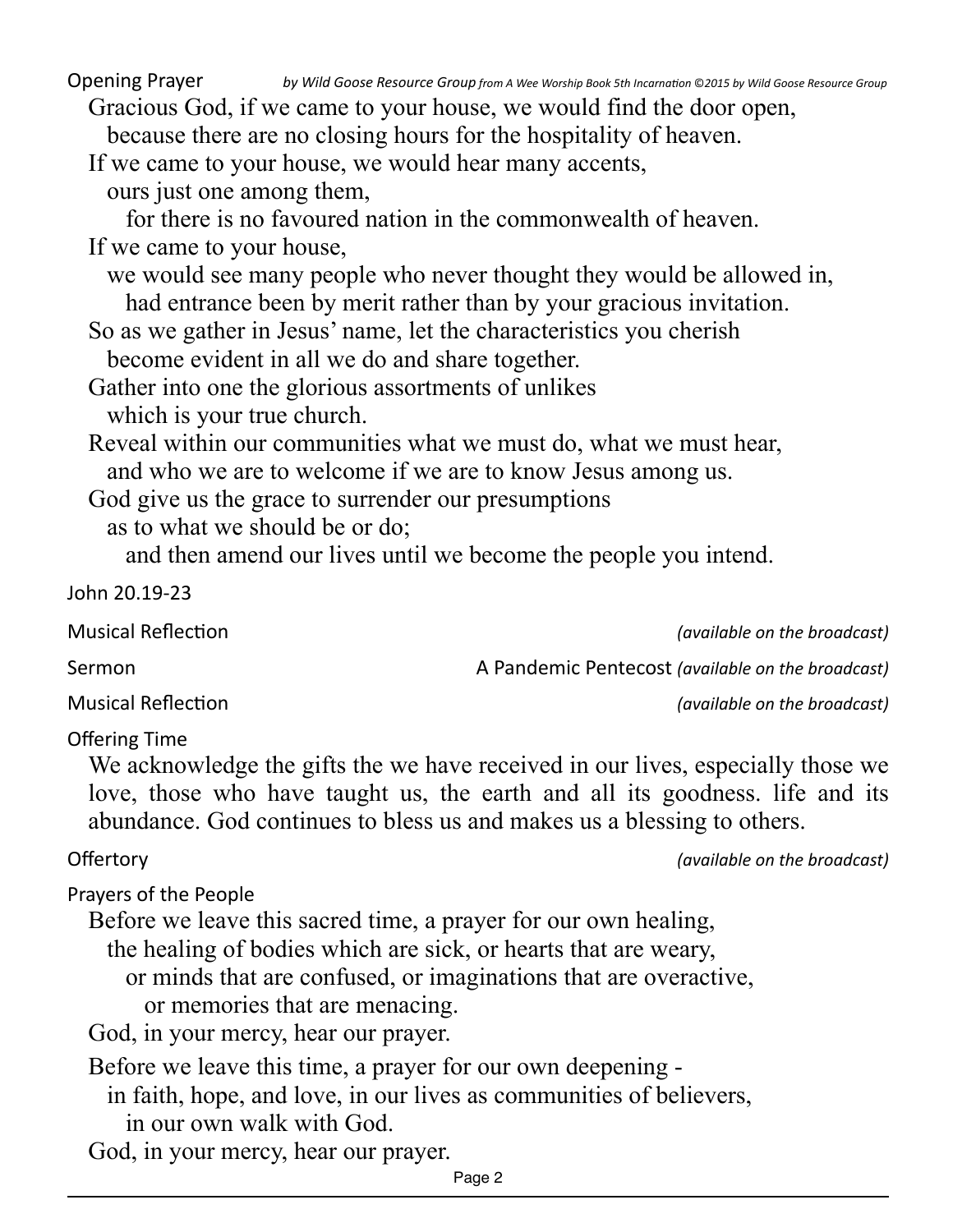Before we leave this time, let us ask what God wants us to hear,

to have or to do, and to be open to receive it graciously.

God, in your mercy, hear our prayer.

For all that God gives to us we say, Thank you.

To all that God ask of us, we say Yes!

We pray this in the name of Jesus, who taught us to pray together:

Our Father in heaven, hallowed be your name,

your kingdom come, your will be done on earth as in heaven.

Give us today our daily bread.

Forgive us our sins as we forgive those who sin against us.

Save us from the time of trial and deliver us from evil,

for the kingdom, the power and the glory are yours,

now and forever.

## Hymn Spirit of Gentleness VU375

Words and Music: James K. Manley © James K. Manley, Common Cup Company,1978. Reprinted & livestreamed under ONE LICENSE A-732154

Spir-it, Spir-it of gen-tle-ness,

Blow through the wil-der-ness, call-ing and free,

Spir-it, Spir-it of rest-less-ness,

Stir me from plac-id-ness, Wind, Wind on the sea.

You moved on the wa-ters, you called to the deep,

Then you coaxed up the moun-tains from the val-leys of sleep;

And o-ver the e-ons you called to each thing;

Wake from your slum-bers and rise on your wings.

You swept thro' the des-ert, you stung with the sand And you goad-ed your peo-ple with a law and a land; And when they were blind-ed with i-dols and lies, Then you spoke thro' your proph-ets to open their eyes.

You sang in a sta-ble, you cried from a hill, Then you whis-pered in si-lence when the whole world was still; And down in the cit-y you called once a-gain, When you blew thro' your peo-ple on the rush of the wind. You call from to-mor-row, you break an-cient schemes. From the bond-age of sor-row the captives dream dreams; Our wom-en see vi-sions, our men clear their eyes. With bold new de-ci-sions your peo-ple a-rise.